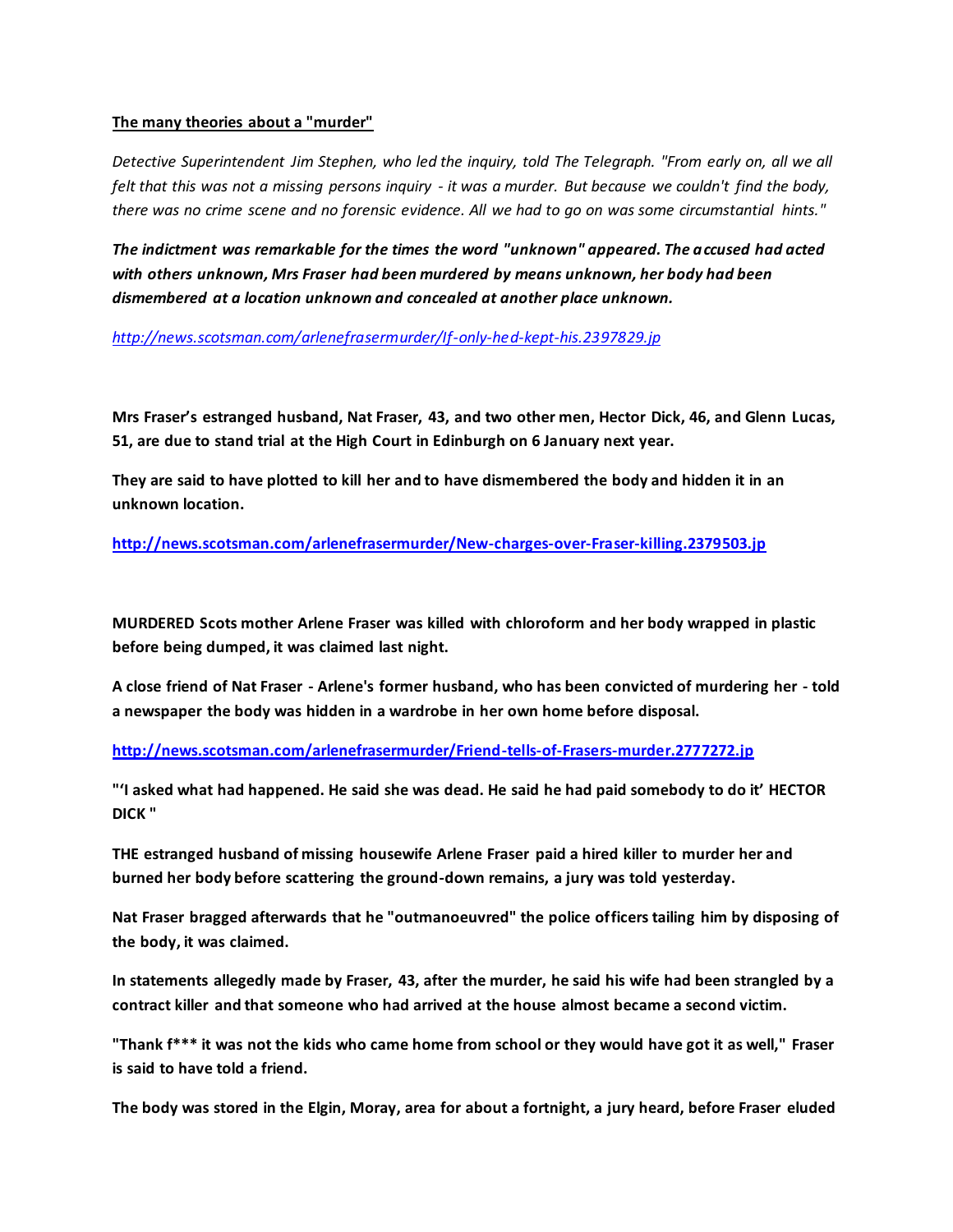**observation by the police and burned it. He ground up and scattered the remains so there could be no identification, it was alleged.**

**"He said he had disposed of the body by burning. He said he had ground her remains up, including her teeth, so there could be no identification.**

**"He said he had scattered them (the ground-up remains)."**

**Mr Dick described himself as being "shocked" and to settle him down, Fraser had said that Mrs Fraser could never be found, so there would be no problems.**

**Fraser allegedly elaborated his account by saying he had given a key to the hired killer who had strangled Mrs Fraser in the house. Fraser had had £15,000 which the police knew nothing about, but he did not say clearly how much he had paid for the killing.**

**Someone had arrived at the house and "almost come a cropper too". Fraser had said he was glad it was not his children who had arrived home.**

**He had added that the children would soon get over their mother's disappearance, the court heard.**

**The body had been hidden close to Elgin for about two weeks and he was "totally surprised" that it had not been found by the police.**

**"He had been under police surveillance. He said he had outmanoeuvred them by disposing of the body," Mr Dick told the jury.**

**"He said the night she went missing, he went to the house and tidied up cleaned up and wiped up." The advocate-depute, Alan Turnbull, QC, asked if Fraser had said why he arranged for the murder of his wife.**

**"So he did not have to pay her separation money," replied Mr Dick.**

**The Moray farmer admitted he had lied to the police on a number of occasions about the car and about getting it for Fraser.**

**He said the lies had led to his being jailed for 12 months in 2001 for attempting to pervert the course of justice.**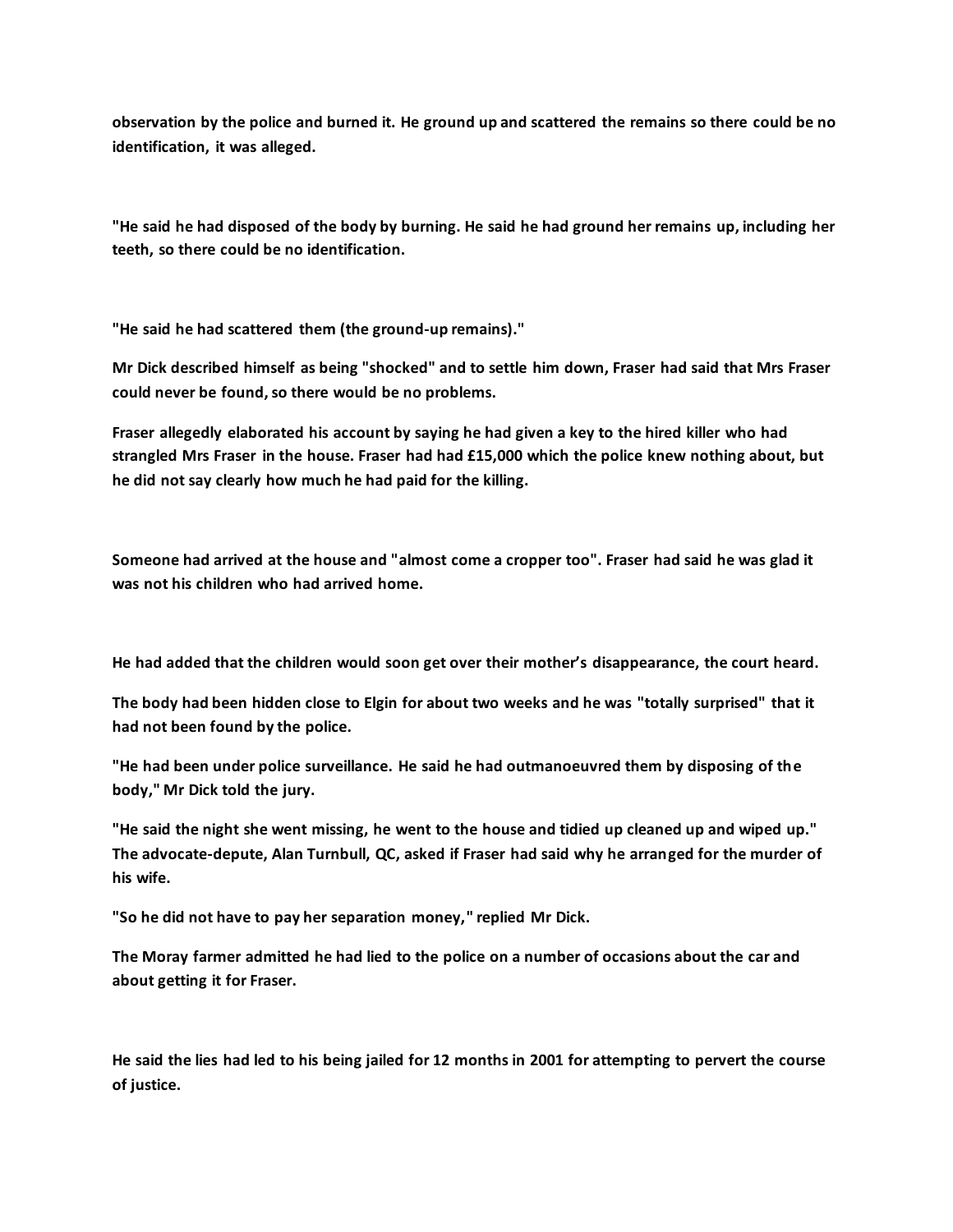**While on bail awaiting his court appearance, he had asked Fraser if he would "come clean about the car".**

**Mr Dick continued: "He told me there was no chance, and it was my own fault I had got myself involved with it, and I was in the real world now.**

**"He said he had got himself an alibi and he was not budging.**

**"I was devastated. It was the first time we had fallen out about it. I was in tears."**

**Asked why he had not told the police the truth, Mr Dick said: "I was already trapped." Mr McBride, for Fraser, wondered how many lies Mr Dick had told to the authorities in the last five years.**

**"Quite a few," Mr Dick conceded.**

**Mr McBride: "You have had plenty of practice."**

**Mr Dick: "I have had a bit, yes.**

**Mr McBride: "More than a bit… you are a practised, consummate and habitual liar."**

**Mr Dick: "No."**

## **<http://news.scotsman.com/arlenefrasermurder/Court-told-Arlene-strangled-by.2395225.jp>**

**The intrigue became all the deeper when you consider that the house looked the perfect picture of ordinariness, right down to the vacuum and her hair-drier left plugged in to wall sockets. There was not the slightest sign of a struggle. A painstaking forensic examination produced not a single clue as to what might have happened.**

**Then, enter Mr Dick to turn the trial on its head. He decided that after all these years, now was the time to play his "get out of jail" card, the one he had been holding in reserve until he could no longer remain loyal to Fraser. He had to save his own skin.**

**After court rose for the day at the start of the second week, he offered a statement to the police. It ran to 40 pages, and was given over seven hours. The result was that the wafer-thin case against Fraser was beefed up and the charges against Mr Dick and Mr Lucas dropped immediately. Thus Mr Dick became the Crown's star witness.**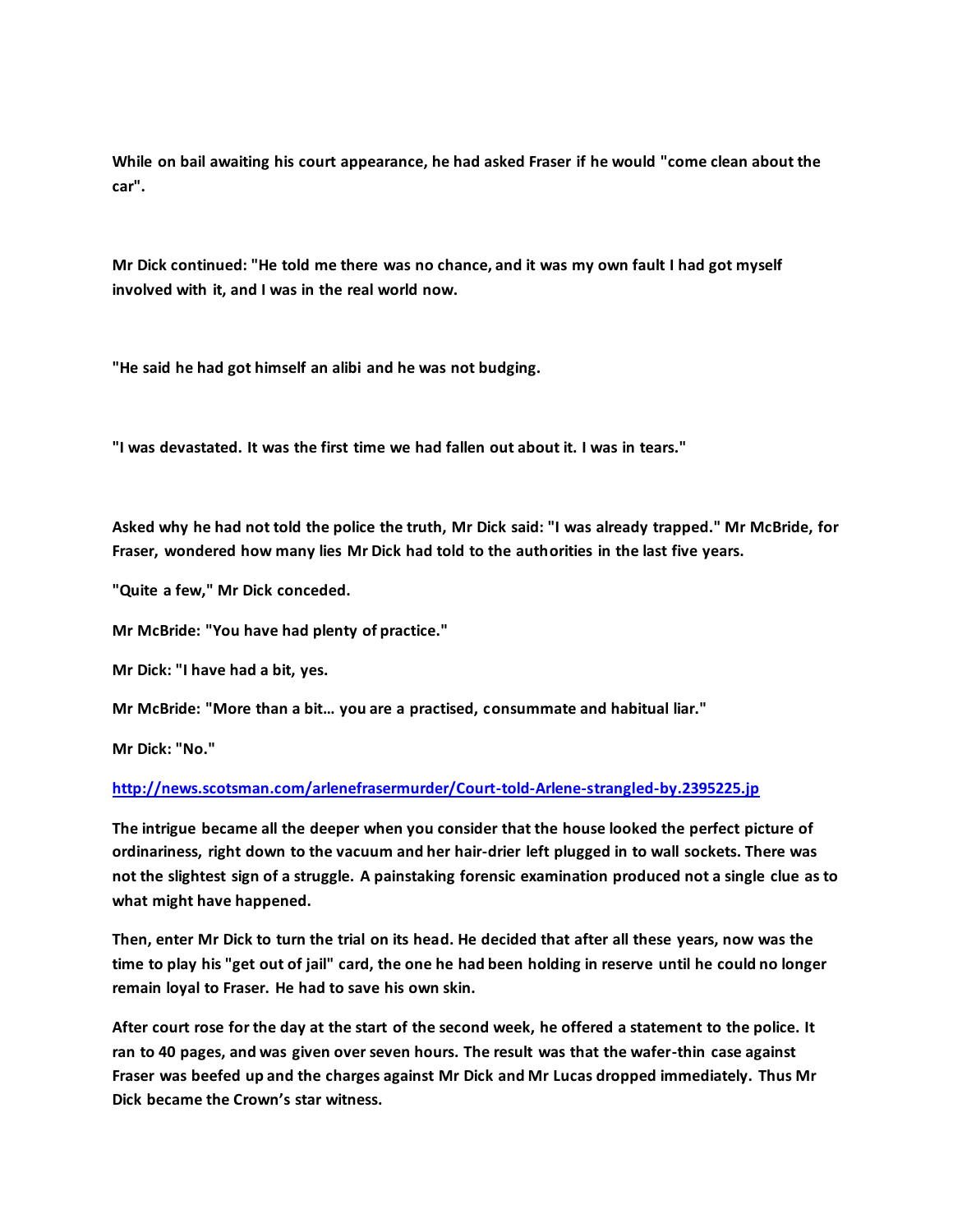**Fraser told him he gave the killer a key to their home and she was strangled there and her body hidden in the Elgin area for about two weeks.**

**He ground up the remains, including the teeth, and scattered them to ensure there could be no identification.**

## **<http://news.scotsman.com/arlenefrasermurder/If-only-hed-kept-his.2397829.jp>**

**In his closing speech, Mr Turnbull said the Crown recognised that Fraser could not have been at the family home on the morning that Mrs Fraser, 33, went missing. However, he had arranged for her to be killed, Mr Turnbull claimed, and was as guilty of the crime of murder as the person who physically had takMr Turnbull submitted that the jury, without taking Hector Dick into consideration, could convict Fraser on the circumstantial evidence. Simple facts, such as Fraser being the only person with any reason to want his wife dead [to avoid a divorce settlement], did not on their own mean he was responsible. But taken together, they built up relentlessly to show the true picture. en her life.**

**Mrs Fraser's engagement, wedding and eternity rings had been noted to be missing from the house in the initial days of the police inquiry. They were later found under a soap dish in the bathroom.**

**Mr Turnbull argued that Fraser had returned the rings, and it showed that he had had access to the body.**

**"He has been caught by that mistake. These are the rings he gave to his young wife and the mother of his children. How ironic these tokens of love, permanence and fidelity should end up being his undoing...the undoing of a husband who became consumed by jealousy and greed," said Mr Turnbull.**

**"These rings tell us as eloquently and powerfully as any witness who saw what happened that Nat Fraser killed Arlene. There is perhaps something inherently just in the way that, after death, something of Arlene's can reach back and ensnare the man who took her life just because it no longer suited his purposes."**

**The defence contended that Mr Dick's allegations that Fraser hired a hit-man to strangle his wife were lies.**

**Mr McBride said that if Mr Dick had remained an accused, the prosecution would "have had a field day with him".**